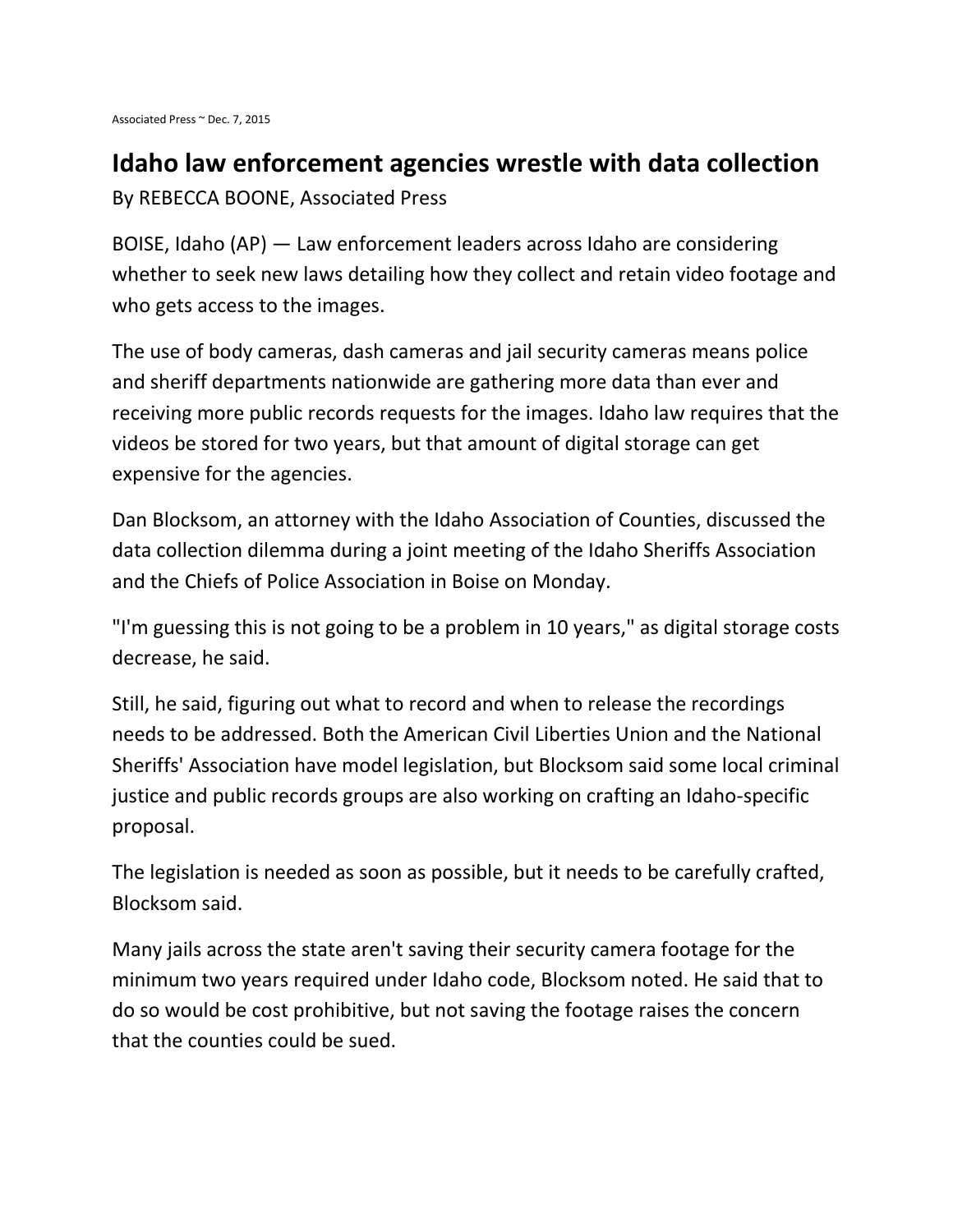There's not currently a statewide rule detailing when law enforcement officers should turn on their body cameras. Blocksom advised the group to err on the side of recording encounters.

"Keep it rolling if your discretion tells you to," Blocksom told the law enforcement officials at the meeting. "Just because it's rolling doesn't mean that you have to give it to everyone who asks for it."

Blocksom said the recordings are public records, but may be non-disclosable under the law depending on what they contain.

How long should the footage be collected?

Some Idaho officials are recommending a minimum of 210 days, Blocksom said. That's the amount of time a person in Idaho has to file a tort claim, plus an extra 30 days. One possible problem with that limit is that the deadline for filing a tort claim doesn't apply to certain lawsuits bringing constitutional claims, he said.

Another proposal could be limiting video access to only the attorneys, victims, defendants and others directly involved with an incident. But Blocksom noted that would be a hard sell for the state's news organizations. That's because Idaho's Public Records law doesn't only cover people directly mentioned or included in a specific record — rather, the law applies to government agencies statewide and affords access to all.

"Every state is wrestling with this issue now, and we need to make sure that in our state, the public interest in disclosure of these videos is fully taken into account," said Betsy Russell, president of Idahoans for Openness in Government and the Idaho Press Club. "We know that people want these videos released in the interest of justice. That should be our overriding goal."

Leo Morales, spokesman for the American Civil Liberties Union-Idaho, said that with the right policies in place, cameras can be a good tool for police and government accountability, and that video footage should be retained for several months or a few years, depending on the situation.